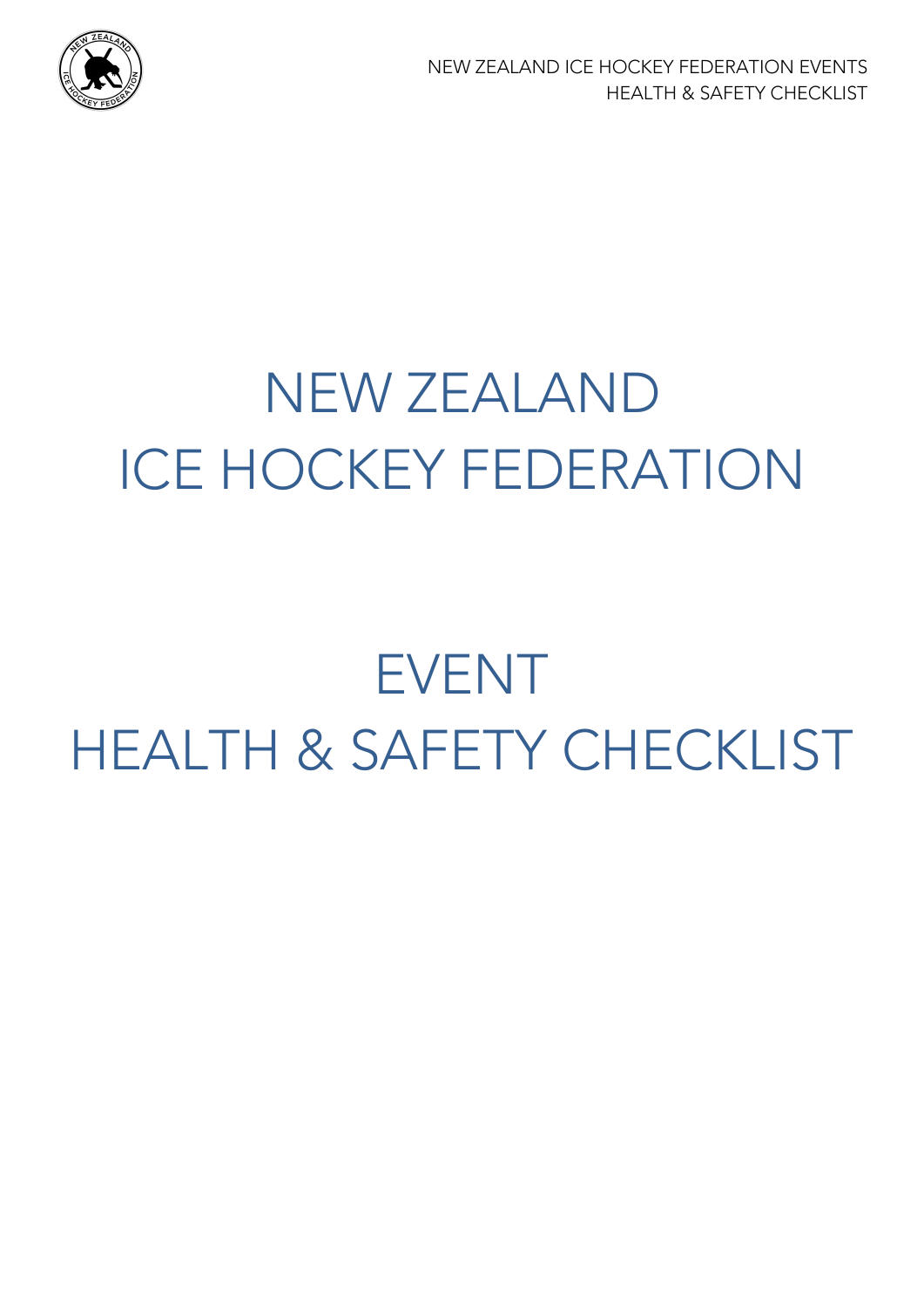

### HEALTH & SAFETY POLICY STATEMENT

Health and Safety is everyone's responsibility, and everyone is expected to share in our commitment to work together to keep workers/volunteers and others safe against harm to their health, safety and welfare by eliminating or minimizing risk.

………………………… Regional Association / Club will provide fair and effective workplace representations, consultation and co-operation and resolution of issues regarding health and safety at NZIHF run and sanctioned events.

To achieve this we will:

v Systematically identify new hazards, existing hazards and regularly monitor these hazards in our facilities.

v Have systems in place to record all incidents, near misses or injury. We will ensure these are reported and investigated, updating our hazard register and complete our risk management process to eliminate.

v Communicate actions to prevent harm to any worker/players.

v Our Club committee will have up-to-date knowledge of workplace health and safety. This will include understanding the operations of our club, and the hazards and risks associated with those operations.

Please let everyone that is at your club/greens know of any potential risks at your morning welcoming such as slippery areas if it is wet etc….Point out where the evacuation meeting points are, all exits and also where the First Aid Kits are kept.

Have a Fun and Safe Event!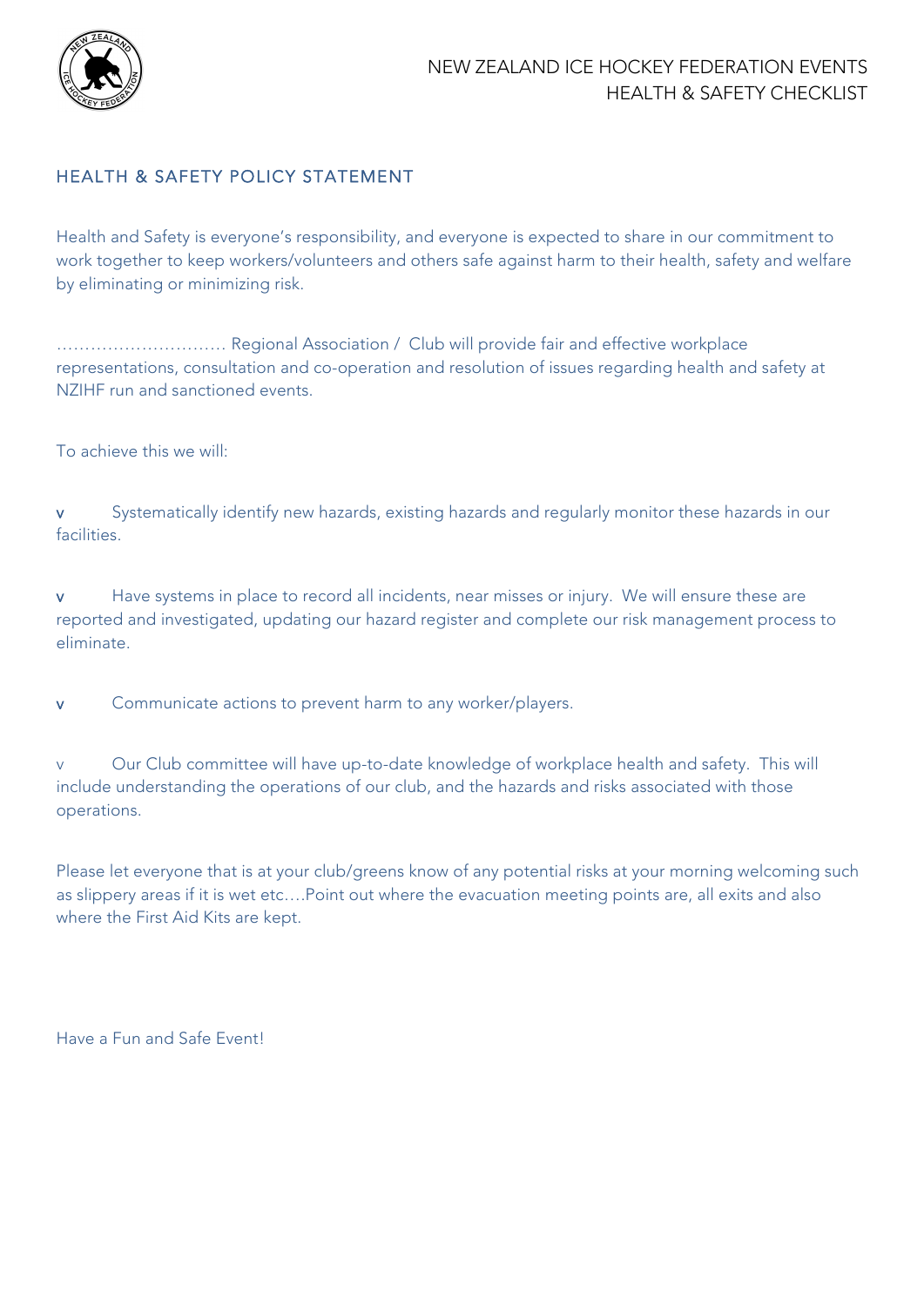

### HEALTH AND SAFETY PLAN

#### PROCEDURES

All workers and others have a duty of care as follows:

- o Take reasonable care for their own health and safety
- o Take reasonable care that their acts or omissions do not adversely affect the health and safety of others
- o Comply so far as the worker is reasonably able, with any reasonable instruction that is given by the PCBU to comply with the Health & Safety Act.
- o Co-operate with any reasonable policy or procedures of the PCBU relating to health and safety in the workplace, that has been notified to the workers.

#### HEALTH AND SAFETY OFFICER

At least one club member of the …………………………. *Regional Association / Club* is to be appointed as Health and Safety Officer (H&S Officer). This person is…………………………………………

#### This person shall be responsible for:

- o Maintaining and updating the Hazard Register.
- o Ensuring the Visitor Register is maintained.
- o Addressing new hazards when and where they are identified from others.
- o Completing and dealing with Accidents and Incident Reports. This includes investigations into the incident and accidents and also advising WorkSafe NZ as required by legislation.
- o Ensuring that the facilities meet Occupational Safety and Health requirements.
- o Ensuring someone on the Match Committee is trained for Health and Safety on event day if the health and safety member is not able to attend.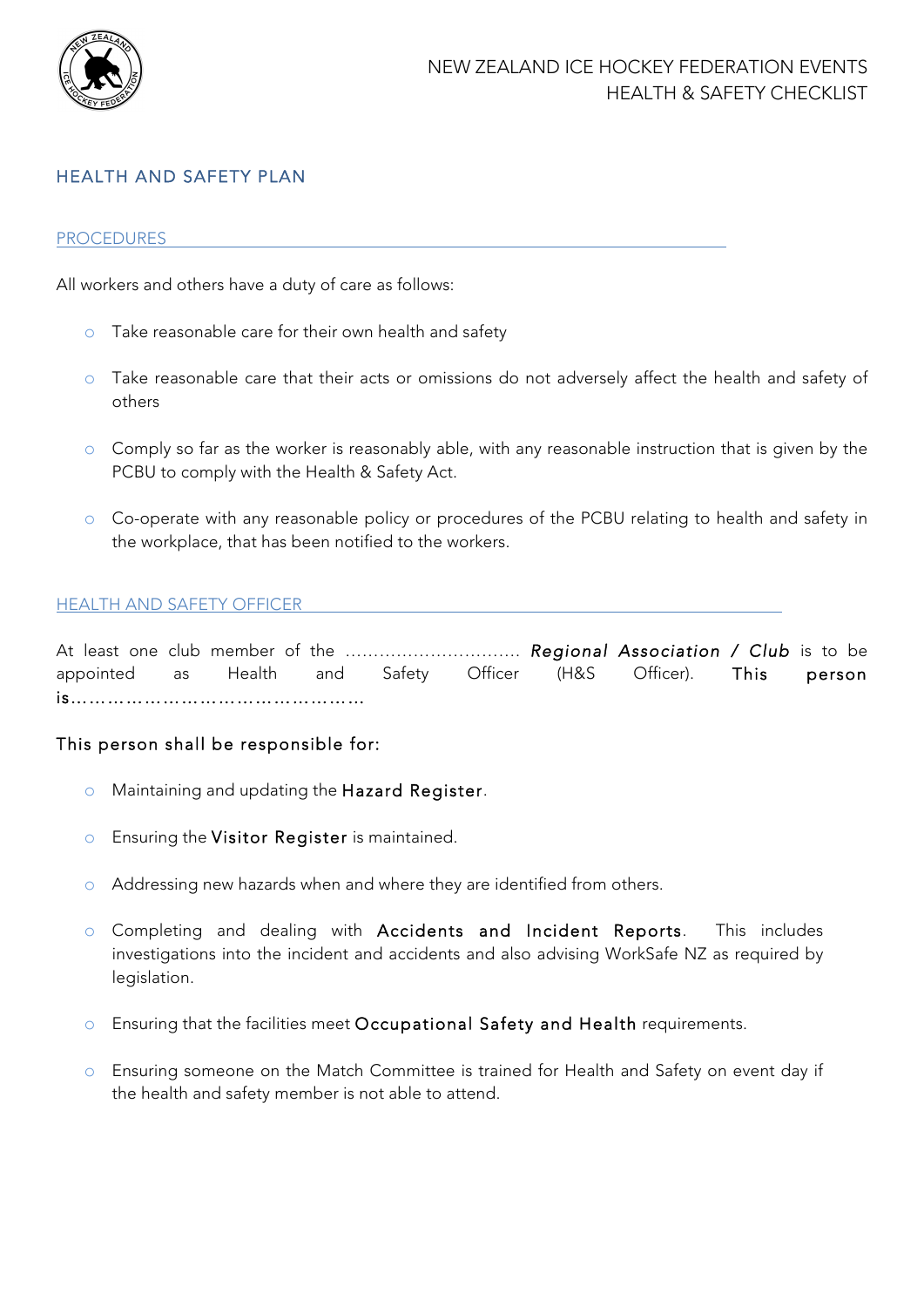

# Where there are significant hazards we will take all practicable steps to:

Eliminate the hazard OR

Isolate the hazard OR

Minimise the hazard

# Where the hazards may only be minimised, we will ensure:

- \* Protective clothing and equipment (PPE) is provided and used by all workers, at all times as necessary
- Good work practices are used and maintained
- ◆ Workers are properly trained and/or supervised
- Where appropriate, and with workers consent, health monitoring in relation to exposure to significant hazards is undertaken
- \* Any new hazards identified, the risks identified and then are incorporated into Hazard Register and all workers are informed and can view the H&S register any time
- \* Any new machinery/equipment/plant/tasks/chemicals/poisons are assessed before use, and safety controls/practices are established
- All hazards and the risk they impose will be regularly assessed and controls put in place
- All workers are aware of emergency and evacuation procedures
- \* All workers are aware to complete the Hazard Observation/Improvement Notice and also review the Risk then review with the Association / Club Manager, or the Health & Safety Officer. The H&S Officer will complete an assessment on the risk involved.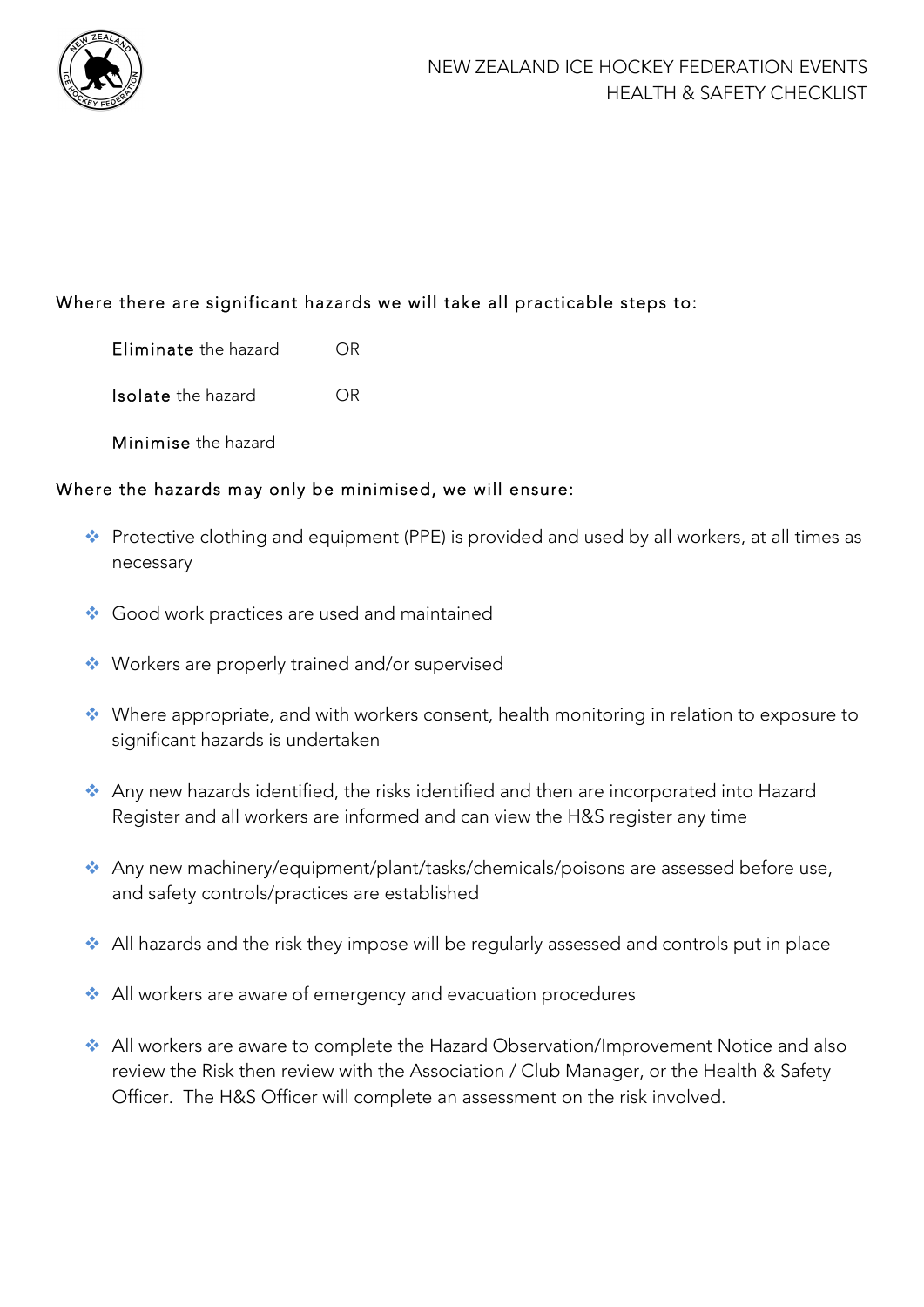

# HOUSEKEEPING

| <b>HAZARDS</b><br><b>IDENTIFIED</b>   | <b>HAZARD CONTROLS</b>                                                                                                                                                           | Checked |
|---------------------------------------|----------------------------------------------------------------------------------------------------------------------------------------------------------------------------------|---------|
| Emergency<br><b>Fyacuation</b>        | $\Rightarrow$ Is date of last emergency evacuation, within<br>12 months?                                                                                                         |         |
| Housekeeping                          | $\implies$ All areas properly cleaned?<br>$\implies$ Are all goods stored safely?<br>$\implies$ Hot water, soap and drying means<br>available?<br>$\Rightarrow$ Clean up spills. |         |
| <b>Facilities</b>                     | $\Rightarrow$ Kept clean and tidy.<br>$\Rightarrow$ Rubbish bin with lid.<br>$\Rightarrow$ Hot and cold water.                                                                   |         |
| Ventilation                           | $\Rightarrow$ Sufficient fresh air.<br>$\Rightarrow$ Extraction of contaminated air/steam.                                                                                       |         |
| Contractors and/or<br>Sub-contractors | $\implies$ Ensure preferred contractors maintain<br>health and safety standards.                                                                                                 |         |
| <b>First Aid Kit</b>                  | $\implies$ Ensure first aid kit is kept accessible.<br>$\implies$ Ensure kit is stocked and maintained in<br>accordance with First Aid Regulations.                              |         |
| <b>Accident Register</b>              | $\implies$ Are all accidents/incidents recorded in the<br>register?                                                                                                              |         |
| <b>Fire Extinguishers</b>             | $\implies$ Are they fully charged?<br>$\implies$ Are they within their service period?                                                                                           |         |
| Other People in the<br>Place of Work  | $\Rightarrow$ Restrict access.                                                                                                                                                   |         |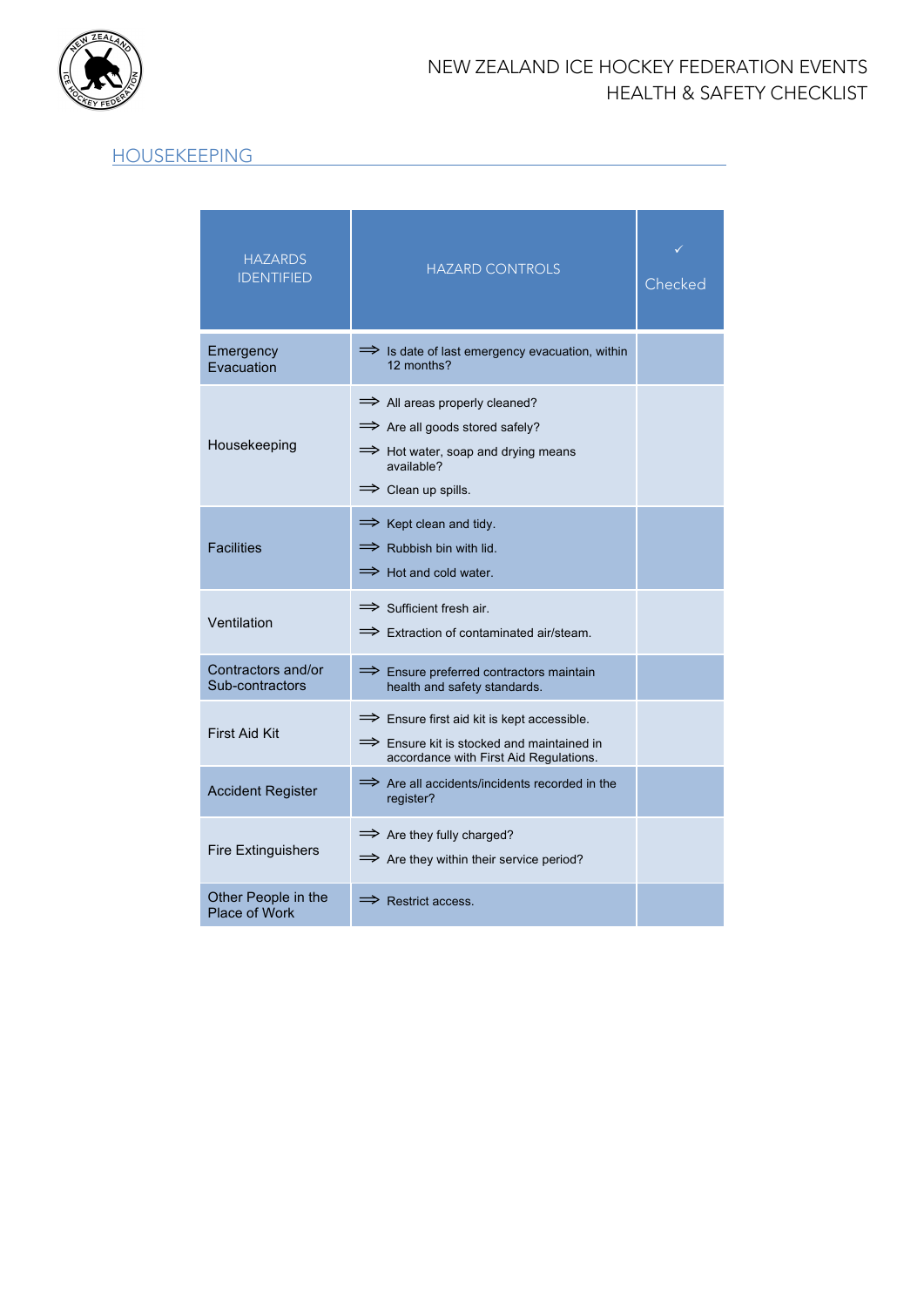

# EMERGENCY PROCEDURES

## 4.1 EVACUATION PLAN

In the case of an emergency event such as fire, earthquake or other event requiring evacuation, all occupants of any of the club's buildings or related facilities shall cease activities immediately and move to the evacuation area, via the safest route (Assemble at designated area – which is clearly sign-posted).

#### PLEASE MEET AT

………………………………………………………………….

Please advise emergency procedure at the start of the day during the welcoming. The contract of the contract of the contract of the contract of the contract of the contract of the contract of the contract of the contract of the contract of the contract of the contract of the contract of the

The Executive/Match Committee/Health and Safety Officer will contact the emergency services.

A copy of the evacuation plan identifying your location will be displayed in a prominent place in the club facilities and at any other buildings on site at all times.

#### FIRE

Fire extinguishers are to be located in appropriate areas and be readily accessible at the centre at all times.

These fire extinguishers are not to be interfered with for any reason, other than practical use in a fire situation.

# Actions at this Association / Club:

- $\clubsuit$  We have a documented emergency plan identifying any potential situation and the requirements to action these different plans.
- \* Regular emergency evacuation procedures are held (quarterly, six monthly, annually).
- $\cdot$  These evacuation procedures are documented
- **\*** Debrief of these drills are held with the committee and documented plans for continuous improvement that can be made.
- $\bullet$  This is then communicated to the workers and members.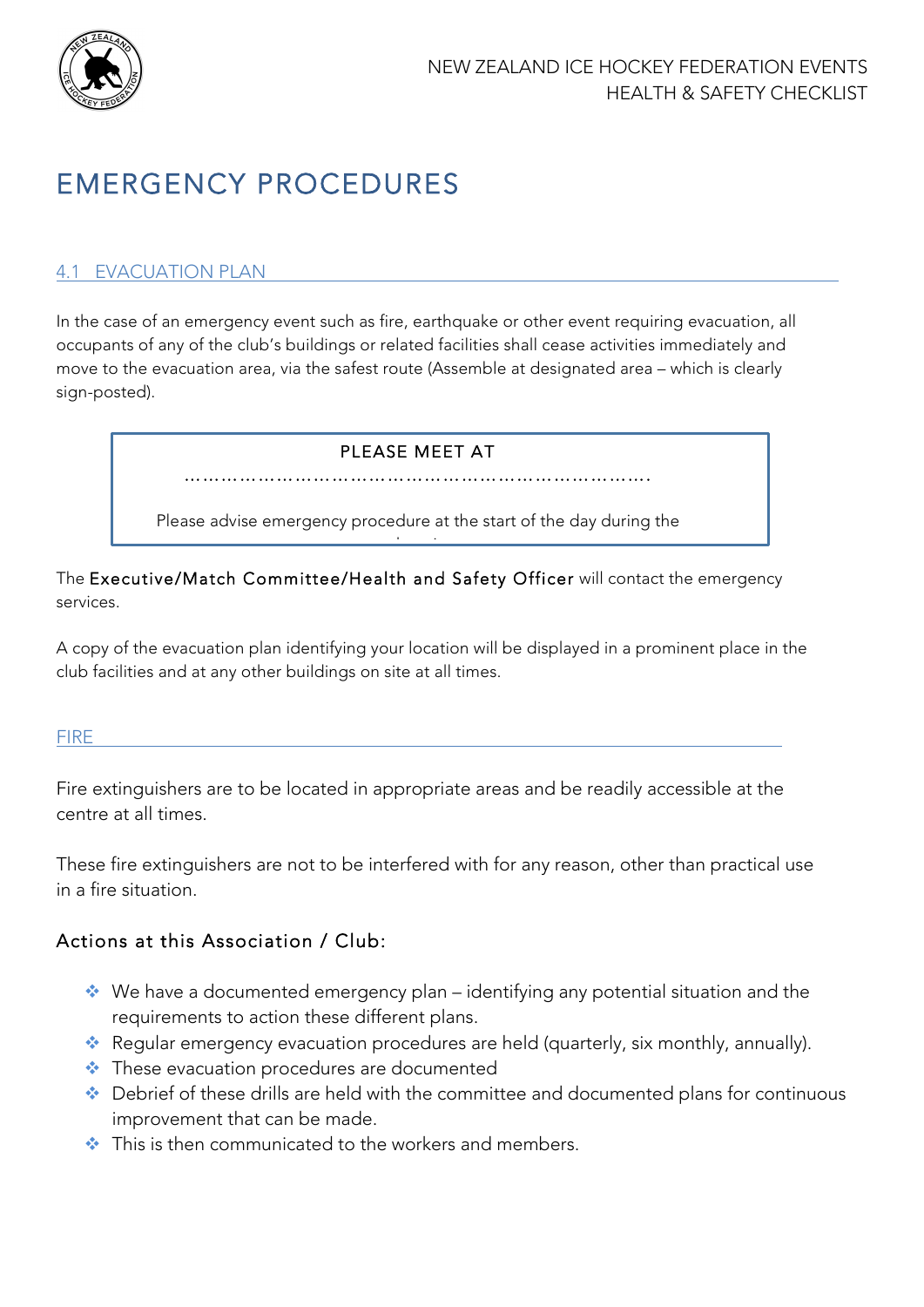

# ACCIDENTS AND INCIDENTS

REPORTING ACCIDENTS AND INJURY

FIRST AID KITS ARE LOCATED AT: ……………………………………………………….

OUR TRAINED FIRST AIDER IS

All accidents and incidents affecting visitors or workers on site are to be reported to the Health and Safety Officer and recorded in the on site register. For serious accidents or incidents, the following information is required within 24 hours:

The Health and Safety Officer, an Executive or Committee Member (responsible for running events on the day) should an incident/accident happen can override any decision by the person affected or next of kin to ring for an ambulance if they consider the situation is serious.

You can use the *Workplace First Aid Needs Assessment Checklist* to help identify what's needed at your workplace. This is included in the First Aid for Workplaces – a Good Practice Guide.

Our Association / Club has a system for reporting, recording and investigating any incident (or near miss) and any accident that occurs at our club. This will be completed by the Health & Safety Officer and reported through the committee and recorded in the Health & Safety Manual.

Please complete the forms attached as soon as practicable when required.

The Health and Safety Officer will advise WorkSafe NZ of any notifiable event. These must be reported within 7 days of the event. (Notifiable events are described in Attachment 7.1).

# WORKSAFE NZ: 0800 030 040

Once investigated, corrective action will be taken to eliminate or minimize risk hazards.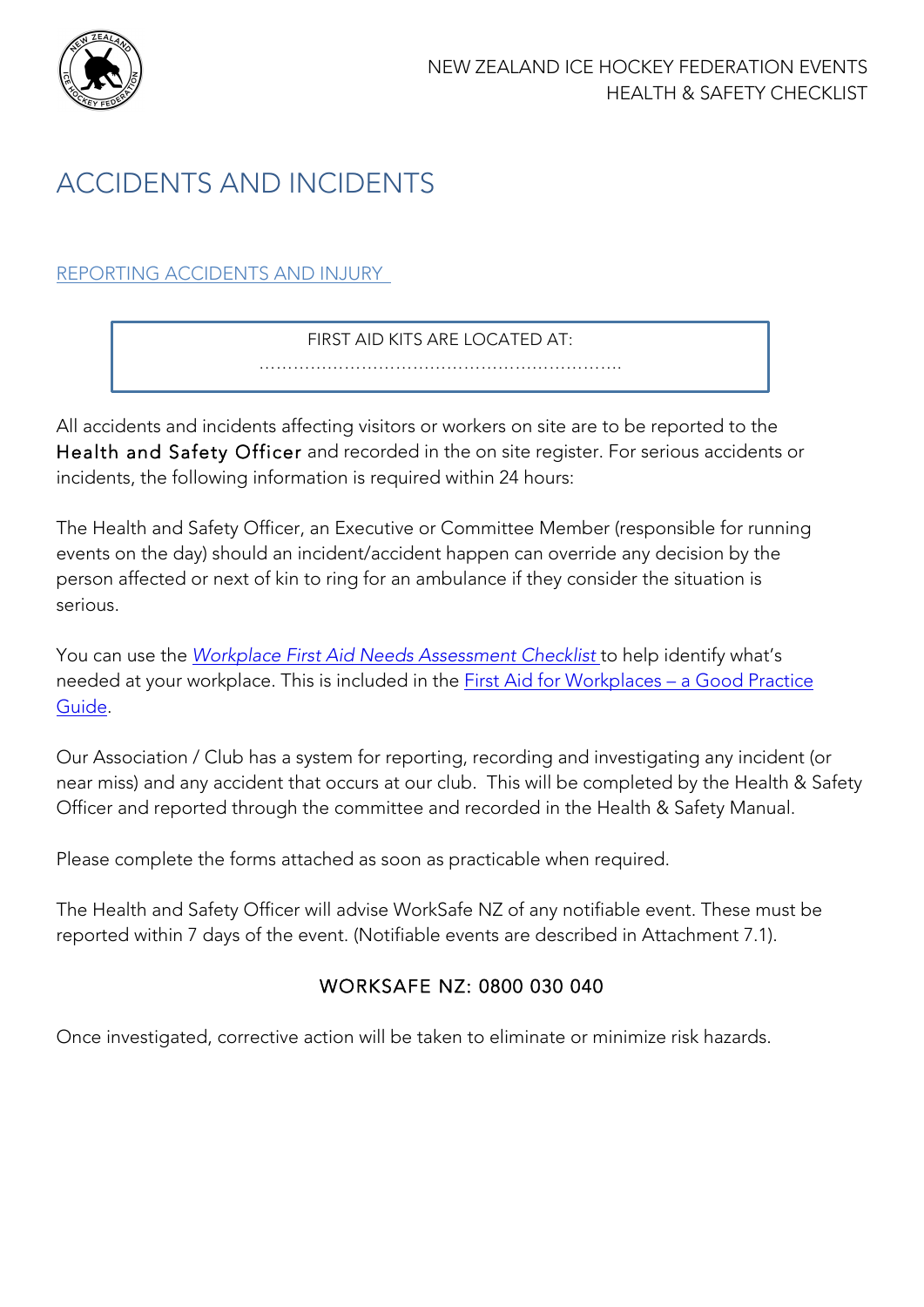

# **FORM OF REGISTER OR NOTIFICATION OF CIRCUMSTANCES OF ACCIDENT OR SERIOUS HARM**

# WOF

| Required for section 25(1), (1A), (1B), and (3)(b) of the Health and<br>Safety in Employment Act 1992. For non-injury accident, complete questions<br>1, 2, 3, 9, 10, 11, 14 and 15 as applicable. | MANI HAUMARU AOTEA                                                                |
|----------------------------------------------------------------------------------------------------------------------------------------------------------------------------------------------------|-----------------------------------------------------------------------------------|
| 1. Particulars of employer, self-employed person or principal:<br>(business name, postal address and telephone number)                                                                             | 8. Treatment of injury:                                                           |
|                                                                                                                                                                                                    | None<br>First aid only<br>Doctor but no hospitalisation<br>Hospitalisation        |
|                                                                                                                                                                                                    | 9. Time and date of accident/serious harm:                                        |
| 2. The person reporting is:                                                                                                                                                                        | Time: (am/pm)                                                                     |
| a principal<br>a self-employed person<br>an employer                                                                                                                                               | Date: DD / MM / YEAR                                                              |
| 3. Location of place of work:<br>(shop, shed, unit nos., floor, building, street nos. and names, locality/                                                                                         | Night<br>Shift:<br>Day<br>Afternoon                                               |
| suburb, or details of vehicle, ship or aircraft)                                                                                                                                                   | Hours worked since arrival at work:<br>(employees and self-employed persons only) |
|                                                                                                                                                                                                    | 10. Mechanism of accident/ serious harm:                                          |
|                                                                                                                                                                                                    | fall, trip or slip<br>heat, radiation or energy                                   |
|                                                                                                                                                                                                    | hitting objects with part of the body                                             |
| 4. Personal data of injured person:                                                                                                                                                                | biological factors<br>sound or pressure                                           |
| Name:                                                                                                                                                                                              | chemicals or other substances<br>mental stress                                    |
| Residential address:                                                                                                                                                                               | being hit by moving objects<br>body stressing                                     |
|                                                                                                                                                                                                    | 11. Agency of accident/ serious harm:                                             |
|                                                                                                                                                                                                    | machinery or (mainly) fixed plant                                                 |
| Date of birth: DD / MM / YEAR<br>Sex: (M/F)                                                                                                                                                        | mobile plant or transport                                                         |
| 5. Occupation or job title of injured person:<br>(employees and self-employed persons only)                                                                                                        | powered equipment, tool, or appliance                                             |
|                                                                                                                                                                                                    | non-powered handtool, appliance, or equipment                                     |
| 6. The injured person is:                                                                                                                                                                          | chemical or chemical product                                                      |
| an employer<br>a contractor (self-employed person)                                                                                                                                                 | material or substance<br>environmental exposure (eg dust, gas)                    |
| self<br>other                                                                                                                                                                                      | animal, human or biological agency                                                |
| 7. Period of employment of injured person:                                                                                                                                                         | (other than bacteria or virus)                                                    |
| (employees only)                                                                                                                                                                                   | bacteria or virus                                                                 |
| 1st month<br>1st week<br>1-6 months                                                                                                                                                                |                                                                                   |
| 6 months-1 year<br>1-5 years<br>Over 5 years                                                                                                                                                       |                                                                                   |
| non-employee                                                                                                                                                                                       |                                                                                   |

#### **WORKSAFE NEW ZEALAND**

Email: seriousharm.notification@worksafe.govt.nz Fax: 09 984 4115 Phone: 0800 030 040 Post: PO Box 165, Wellington, 6140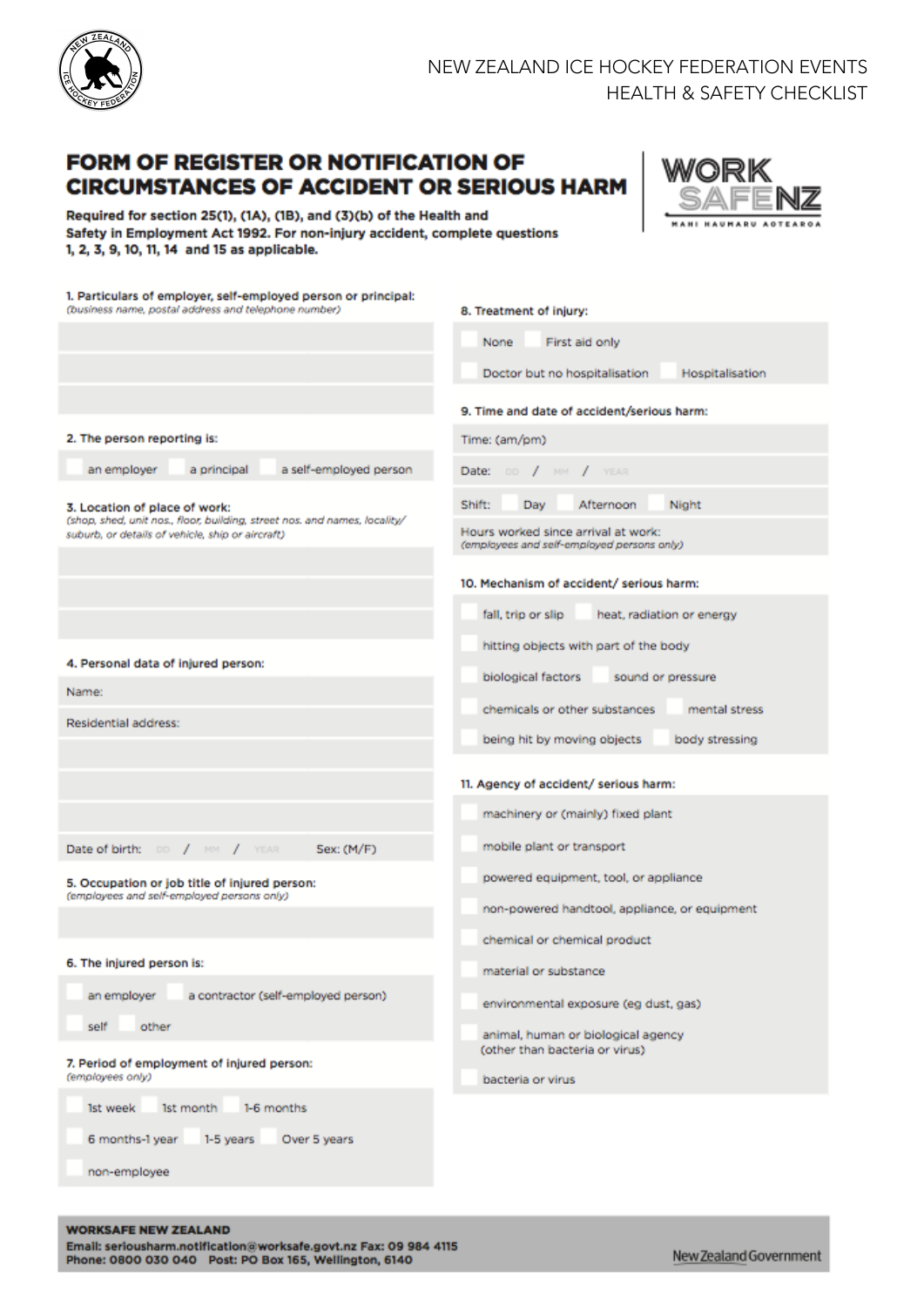

| 12. Body part:                                    | 14. Where and how did the accident/serious harm happen?<br>(If not enough room attach separate sheet or sheets.) |  |  |
|---------------------------------------------------|------------------------------------------------------------------------------------------------------------------|--|--|
| head<br>neck<br>trunk<br>upper limb               |                                                                                                                  |  |  |
| lower limb<br>multiple locations                  |                                                                                                                  |  |  |
| systemic internal organs                          |                                                                                                                  |  |  |
| 13. Nature of injury or disease:<br>(specify all) |                                                                                                                  |  |  |
| fatal                                             |                                                                                                                  |  |  |
| fracture of spine                                 |                                                                                                                  |  |  |
| other fracture                                    |                                                                                                                  |  |  |
| dislocation                                       |                                                                                                                  |  |  |
| sprain or strain                                  |                                                                                                                  |  |  |
| head injury                                       |                                                                                                                  |  |  |
| internal injury of trunk                          |                                                                                                                  |  |  |
| amputation, including eye                         |                                                                                                                  |  |  |
| open wound                                        |                                                                                                                  |  |  |
| superficial injury                                | 15. If notification is from an employer:                                                                         |  |  |
| bruising or crushing                              | (a) Has an investigation been carried out?<br>no<br>yes                                                          |  |  |
| foreign body                                      | (b) Was a significant hazard involved?<br>yes<br>no                                                              |  |  |
| burns                                             | Signature:                                                                                                       |  |  |
| nerves or spinal chord                            |                                                                                                                  |  |  |
| puncture wound                                    |                                                                                                                  |  |  |
| poisoning or toxic effects                        | Date: DD / MM / YEAR                                                                                             |  |  |
| multiple injuries                                 | Name:<br>(capitals)                                                                                              |  |  |
| damage to artificial aid                          | Position:<br>(capitals)                                                                                          |  |  |
| disease, nervous system                           |                                                                                                                  |  |  |
| disease, musculoskeletal system                   |                                                                                                                  |  |  |
| disease, skin                                     |                                                                                                                  |  |  |
| disease, digestive system                         |                                                                                                                  |  |  |
| disease, infectious or parasitic                  |                                                                                                                  |  |  |
| disease, respiratory system                       |                                                                                                                  |  |  |
| disease, circulatory system                       |                                                                                                                  |  |  |
| tumour (malignant or benign)                      |                                                                                                                  |  |  |

mental disorder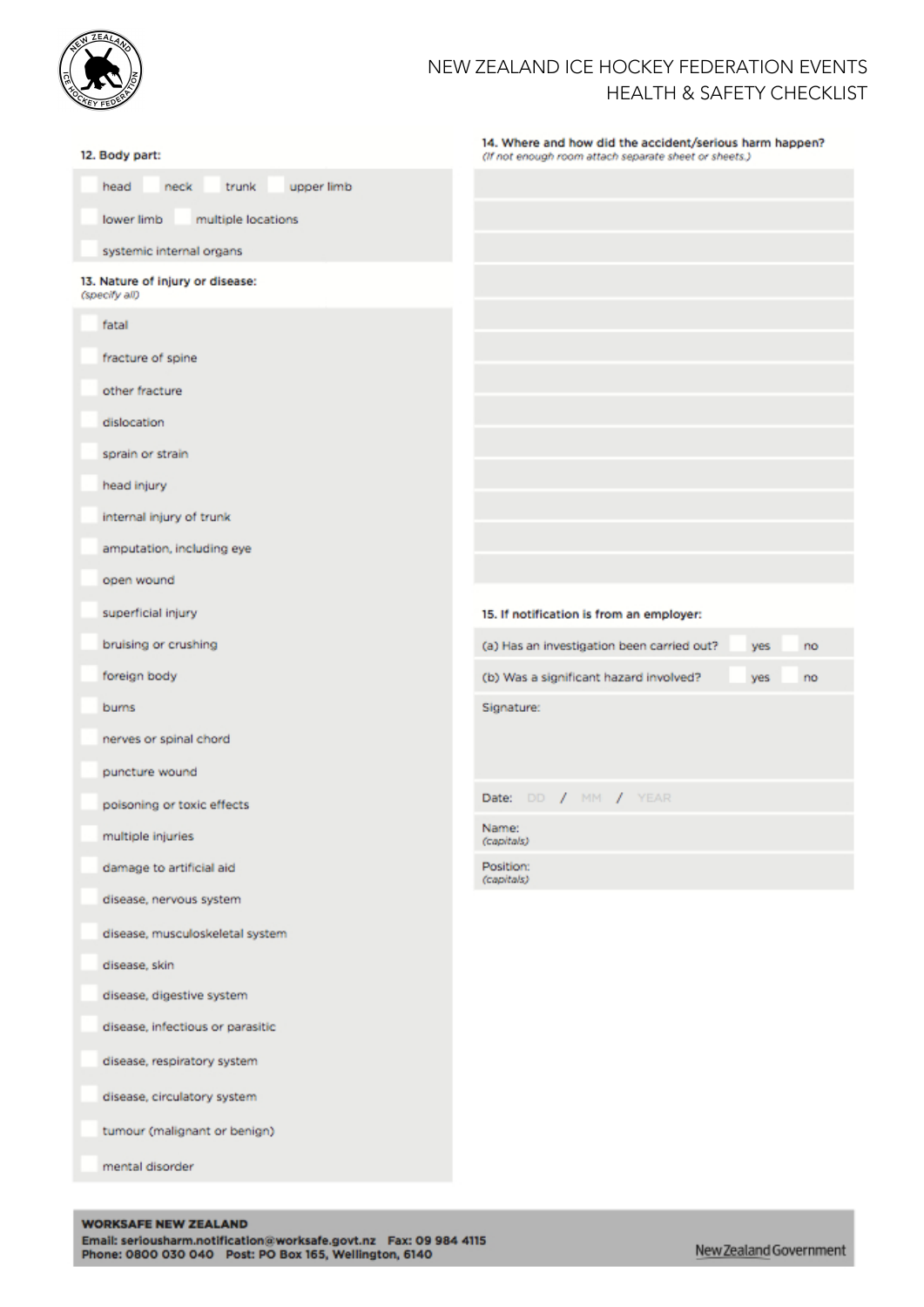

# HOUSEKEEPING SAFETY INSPECTION REPORT

|     | <b>ITEM</b>                                                                                       | Checked | <b>COMMENTS/ACTION</b> | <b>DATE</b> |
|-----|---------------------------------------------------------------------------------------------------|---------|------------------------|-------------|
| 1.  | General cleanliness of area/facilities?                                                           |         |                        |             |
| 2.  | Rubbish containers available. Debris and/or rubbish present?                                      |         |                        |             |
| 3.  | Drain covers (plates/grills) in place and in good condition?                                      |         |                        |             |
| 4.  | Facilities maintained clean, tidy, and licensed?                                                  |         |                        |             |
| 5.  | Tools maintained, safe, clean, tidy and in working condition?                                     |         |                        |             |
| 6.  | Emergency access clear.                                                                           |         |                        |             |
| 7.  | Wet and slippery areas, adequate signage "SLIPPERY WHEN<br>WET"                                   |         |                        |             |
| 8.  | Identify slippery area and address cause                                                          |         |                        |             |
| 9.  | Ambulance Bay is clear and has appropriate signage                                                |         |                        |             |
| 10. | Exterior exits are kept clear with appropriate signage                                            |         |                        |             |
| 11. | Pathways are clean and clear                                                                      |         |                        |             |
| 12. | Are there sufficient identified walkways in the car park?                                         |         |                        |             |
| 13. | Are hazardous substances locked away?                                                             |         |                        |             |
| 14. | Adequate lighting to all entrance ways                                                            |         |                        |             |
| 15. | General cleanliness and tidiness of grounds and exterior<br>facilities                            |         |                        |             |
| 16. | Fire hose clearly visible and marked                                                              |         |                        |             |
| 17. | Is your emergency evacuation procedure approved by the Fire<br>Service?                           |         |                        |             |
| 18. | Are club members/administrators familiar with protocols for<br>dealing with emergency situations? |         |                        |             |
| 19. | Access ways clear at all times                                                                    |         |                        |             |